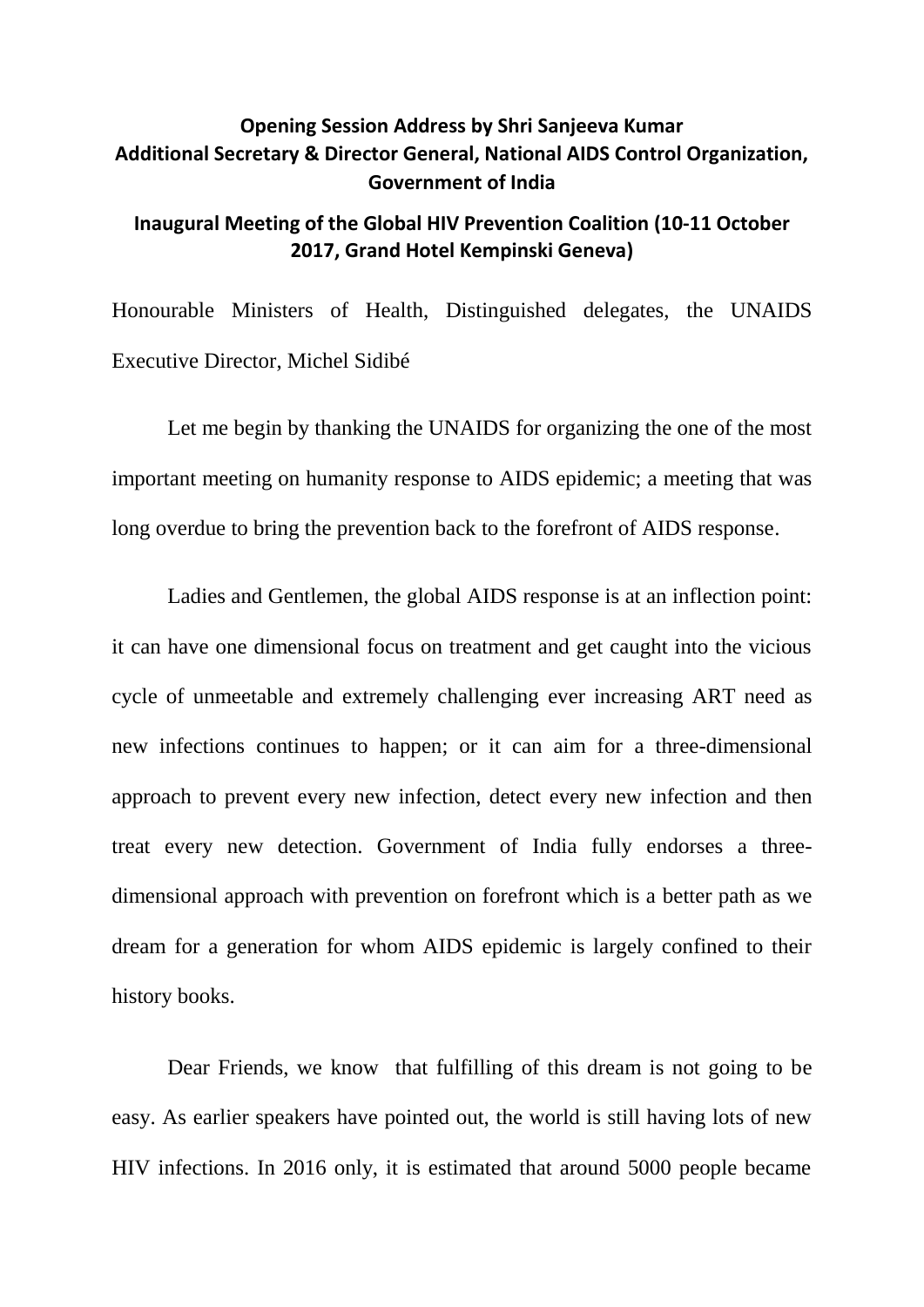infected with HIV every day. In India also, we estimate to have around 220 people were newly infected with HIV every day. More worryingly, the world is witnessing the slowing down in decline in new infections in recent past clearly suggesting what we are doing is not enough. Obviously, the AIDS response need to re-strategize and re-prioritize the prevention and hence we strongly endorse the Global HIV Prevention Coalition and its 10-pronged approach as a very timely initiative.

Distinguished delegates, as like many of you, India successfully achieved the 6th Millennium Development Goal of halting and reversing the HIV epidemic. Between 2000 and 2015, new HIV infections dropped from 251 thousand to 86 thousand, a reduction of 66 percent against a global average of 35 percent. We have managed to achieve MDG 6 because of our pioneered evidence-informed comprehensive response to AIDS epidemic. However, like many of you, we also witnessed slowing down in decline of new infections.

Dear Friends, first step in responding to a problem is acknowledging the problem. we acknowledged prevention as a critical challenge in 2015 and had many initiatives to start working to multi-pronged response to this challenge. We conducted strategic assessment of key prevention needs on four aspects; newer population, newer locations, existing population and locations but with changed dynamics of networking and use of technology as a strong enabler to guide our responses. Again, no one size fits all here. Services must be designed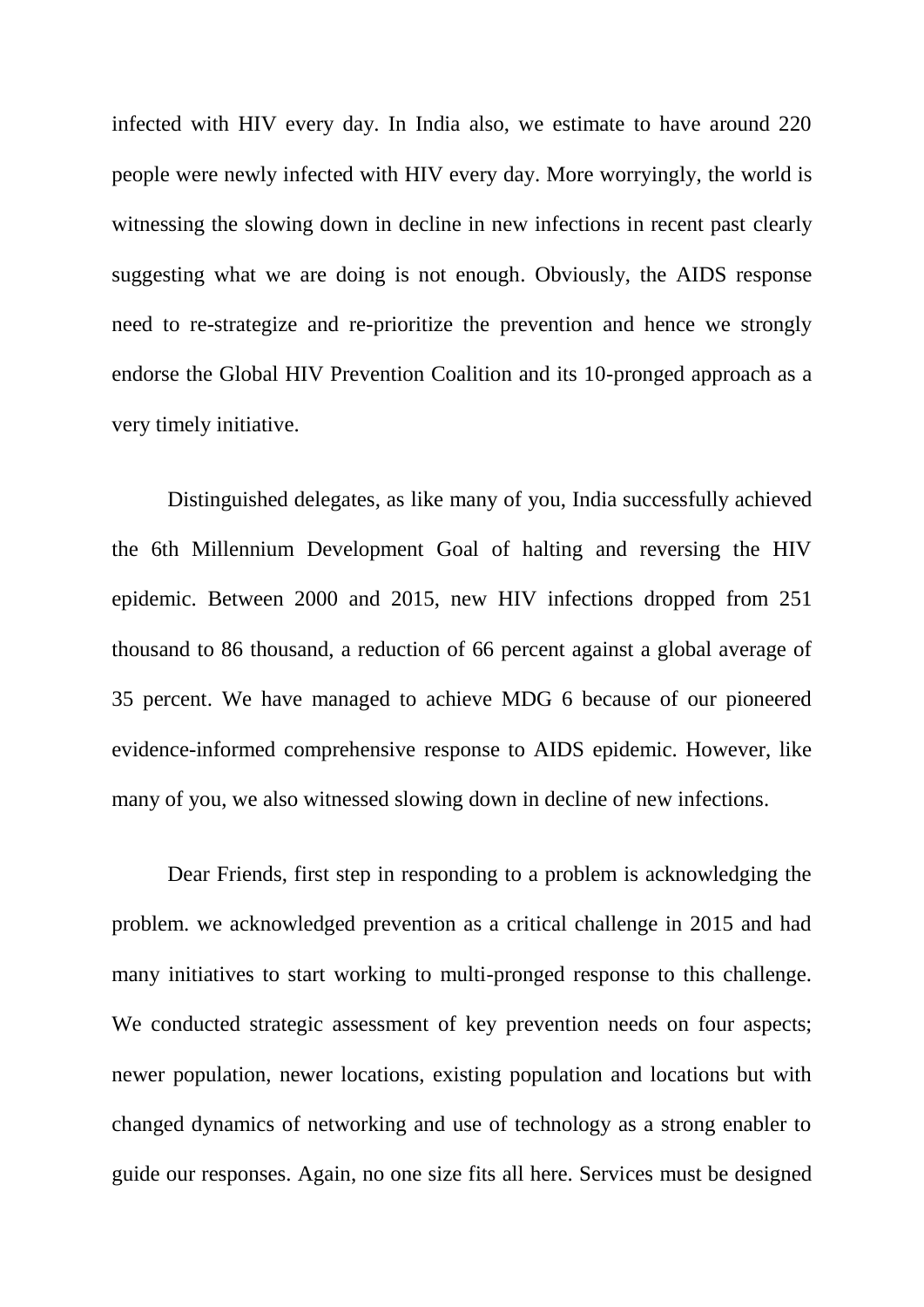according to beneficiary's circumstances and hence we are advocating for "differentiated care model" across basket of prevention, detection and treatment services.

As a next step, we have developed a long term decentralised, bottom up, multi sectoral participatory national strategic plan for 2017-2024 including government, community champions and private sector. The national strategic plan provides a clear road map of AIDS free India with focus on five priority areas: accelerating the HIV prevention in key population and other 'at risk' population being the first.

Ladies and gentlemen, as a part of our multi-pronged approach for accelerating the HIV prevention; stepping up the management system is key strategy as we aim to gain more from our investments. We have achieved some very strong critical enables to facilitate the management of National AIDS response. As you may be aware, over the years, our Parliament has been working on all possible endeavour for the elimination and prevention of the spread of HIV/AIDS, the latest being the HIV and AIDS (Prevention and Control) Bill, which was passed by our Parliament on 11 April 2017 and is now an "Act".

The "Act" ensured equal rights while seeking treatment, education and job by people living with HIV. The "Act" assumes significance as it protects people living with HIV from specific acts of discrimination by the state, or any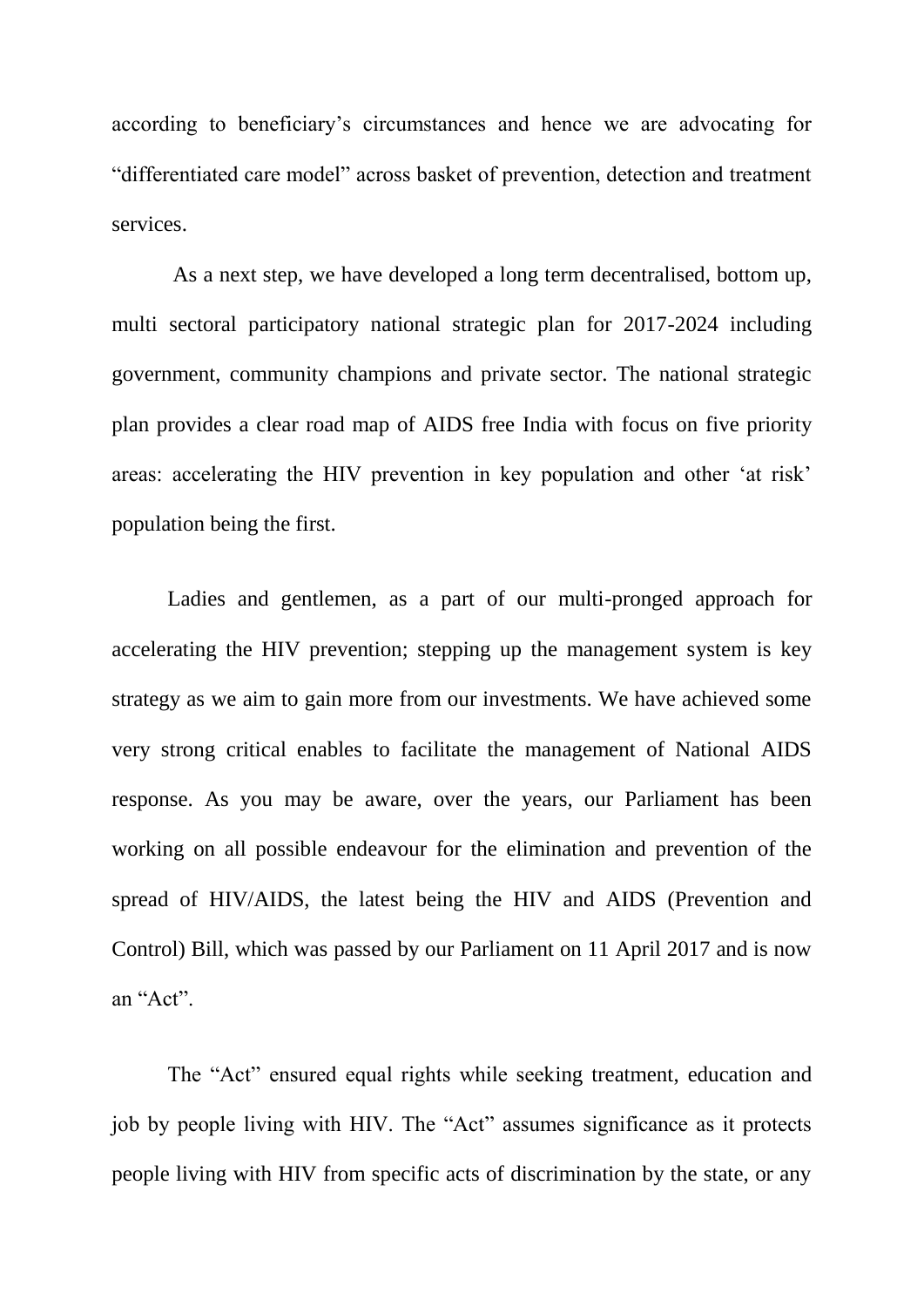other person. It also lays down penal provisions for any discrimination practised against a person with HIV/AIDS and breach of confidentiality.

Similarly, Transgender Bill, which guarantees Rights for the transgender community, has been tabled and expected to be discussed in the upcoming session of the parliament. Now, we also have structural engagement in place with the law enforcement departments to strengthen the enabling environment for the HIV response as well as institutionalizing HIV/AIDS care continuum services in their institutions.

we are keen to further strengthen our partnerships with the community to give a strong impetus to our comprehensive AIDS response. We are working with them for community owned and community centric differential models for prevention through community investment and its empowerment for sustainable prevention programs. Interventions tailored to the risk assessment for cost efficiency and impact.

Ladies and gentlemen, as we walk this last mile, we need to be adequately resourced and strategically inclusive to increase the reach and impact of our programmes. For example, private sector is a significant player in the health care sector in India. Acknowledging this, we are collaborating with the private sector to bring them on board across the care-continuum of prevention, detection and treatment. This will significantly expand the reach of